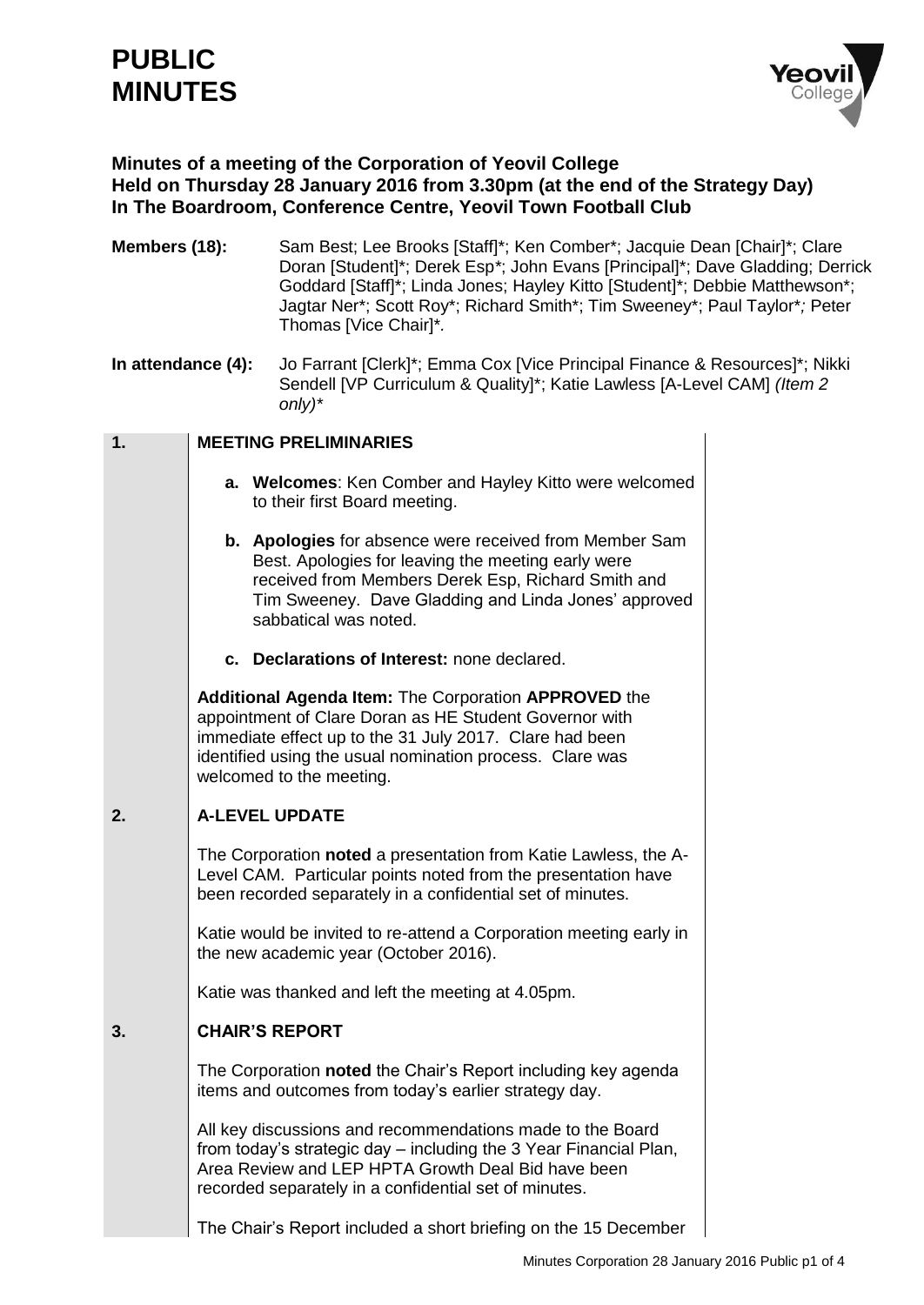|    | 2015 Informal Finance Meeting which was attended by Members<br>Jacquie Dean, Peter Thomas, Tim Sweeney and Dave Gladding<br>with the Principal and Vice Principal Finance & Resources also in<br>attendance. Copies of the informal notes taken at this meeting<br>were noted and would be circulated to the attendees of that<br>meeting for informational purposes. |  |  |  |
|----|-----------------------------------------------------------------------------------------------------------------------------------------------------------------------------------------------------------------------------------------------------------------------------------------------------------------------------------------------------------------------|--|--|--|
|    | The Chair also updated the Corporation on the outcomes of the<br>recent meeting with the SFA (No.2) that took place on the 06<br>January 2016. This meeting was very positive and supportive.<br>The date of the next SFA meeting (No.3) would take place on the<br>05 February 2016.                                                                                 |  |  |  |
|    | Richard Smith left the meeting at 4.15pm                                                                                                                                                                                                                                                                                                                              |  |  |  |
| 4. | <b>MINUTES OF THE CORPORATION MEETING HELD ON 10</b><br><b>DECEMBER 2015</b>                                                                                                                                                                                                                                                                                          |  |  |  |
|    | The Corporation APPROVED the following minutes as correct<br>records and <b>APPROVED</b> the public minutes for website<br>publication:                                                                                                                                                                                                                               |  |  |  |
|    | a. 10 December 2015 Public<br><b>b.</b> 10 December 2015 Confidential                                                                                                                                                                                                                                                                                                 |  |  |  |
|    | The minutes were signed by the Chair.                                                                                                                                                                                                                                                                                                                                 |  |  |  |
| 5. | <b>MATTERS ARISING</b>                                                                                                                                                                                                                                                                                                                                                |  |  |  |
|    | The action and query sheet was reviewed, updated and <b>noted</b> .<br>Actions were either complete, included elsewhere on today's<br>agenda or appropriately being tracked and carried forward.                                                                                                                                                                      |  |  |  |
| 6. | <b>FINANCIAL UPDATE</b>                                                                                                                                                                                                                                                                                                                                               |  |  |  |
|    | The Corporation noted the following financial reports which were<br>presented by the Principal and Vice Principal Finance and<br>Resources:                                                                                                                                                                                                                           |  |  |  |
|    | Operating Statement including the actions from the<br>٠<br><b>Recovery Plan</b><br>December 2015 Management Accounts<br>٠<br>KPI's<br>٠                                                                                                                                                                                                                               |  |  |  |
|    | The management accounts and KPIs had been rigorously<br>reviewed and discussed in greater detail during the strategy event<br>earlier today.                                                                                                                                                                                                                          |  |  |  |
|    | Confidential minutes were recorded separately.                                                                                                                                                                                                                                                                                                                        |  |  |  |
| 7. | <b>PRINCIPAL'S REPORT</b>                                                                                                                                                                                                                                                                                                                                             |  |  |  |
|    | The Corporation noted the Principal's comprehensive report. On<br>this occasion there was particular emphasis upon:                                                                                                                                                                                                                                                   |  |  |  |
|    | Employer Ambassadors Programme which was very well<br>$\bullet$<br>attended (35 employers)<br>Staff Association and Well-Being Group<br>$\bullet$                                                                                                                                                                                                                     |  |  |  |

• Multi Academy Trust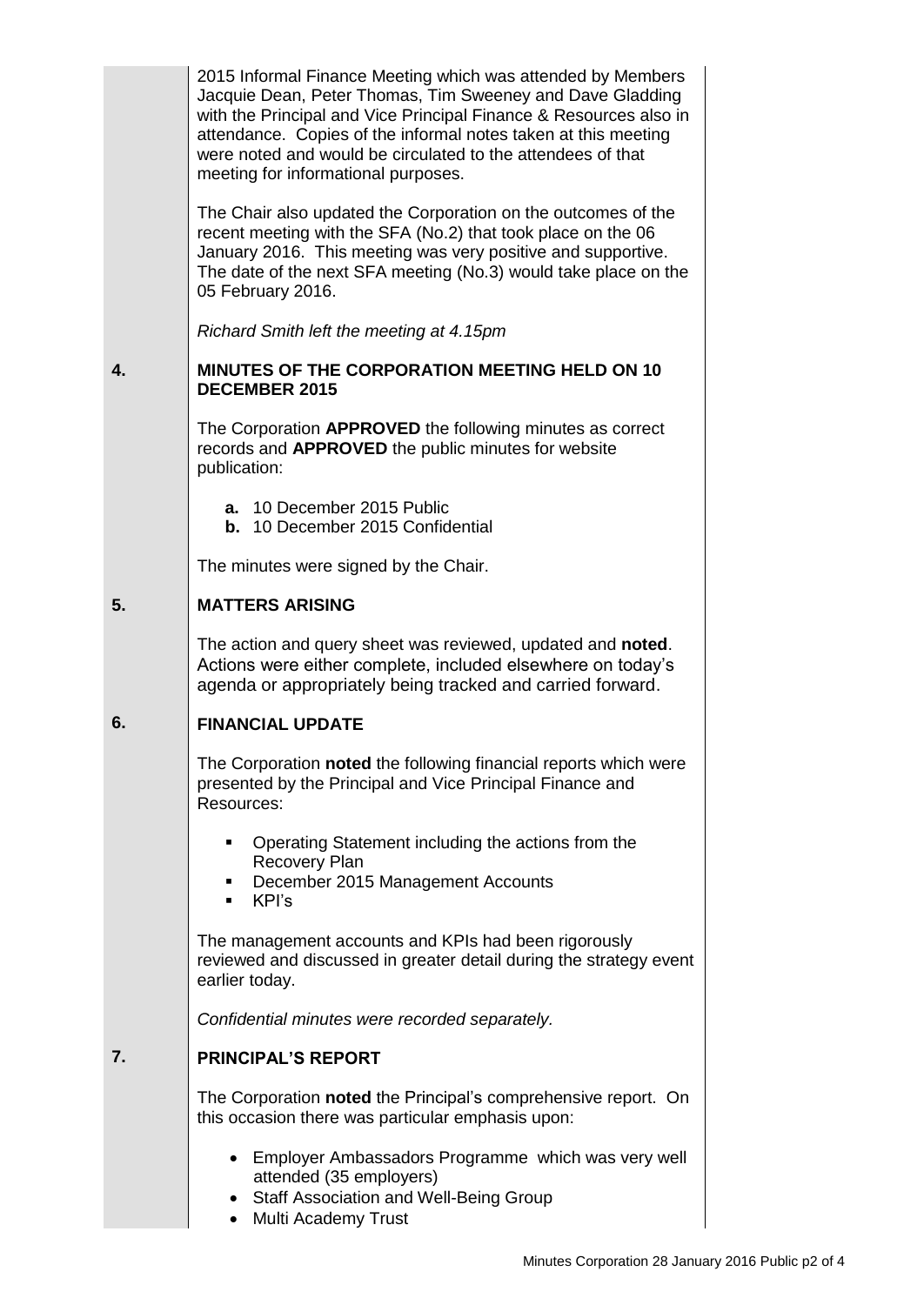- Holyrood Academy, Chard
- University of Somerset
- KPIs and Operating Statement Update

*Derek Esp left the meeting at 4.30pm.*

#### **8. LEP HPTA BID**

In depth discussions took place at today's earlier strategy day and a proposal put forward to the Corporation as detailed in the Principal's paper. After consideration and having received a statement of reassurance on cash flow from the VP Finance and Resource, the Corporation **APPROVED** the formal request made by the Principal to progress with the HPTA Growth Deal Capital Project in order to develop a new Construction facility and an extension to the Hospitality and Catering training facilities.

The discussions and statement of reassurance that lead to this approval are recorded in a separate set of Confidential minutes.

#### **9. RISK REGISTER**

The Corporation **noted** the Risk Register for 2015-16 which was brought to this meeting for purpose of awareness. The Corporation were content that the College's Management Team were appropriately and effectively monitoring the risks and agreed that there was no requirement for this report to be considered by the full Board on a regular basis. The Audit Committee continue to review Risk Management at each of their meetings and report back to the Corporation retrospectively with any concerns.

#### **10. TEACHING AND LEARNING REPORT**

The Corporation **noted** the Lesson Observation Report Window 2 (2015/16), including grade profile, teaching and learning targets, use of ILT, key themes and re-observations. Once again the overall profile was very positive at 91% Good or Better with a learner rating average of 8.5. Members of the SMT along with Peter Thomas as Teaching and Learning Lead Governor will carry out a walk through process next week in order to verify these grades.

Window 3 window noted as w/c 25 January to 05 February 2016.

#### **11. LEGAL, POLICY AND REGULATORY MATTERS**

- **a.** The Corporation **noted** the updated Health & Safety Annual Report for 2014/15. Previously the Corporation's Audit Committee rejected a recommendation to the Board for approval as the report had failed to state what had happened in 2014-15 and the priorities for 2015-16. Particular points noted were:
	- Changes made to the structure of the H&S Committee to include the involvement of Directors of Curriculum (DOCs) and Curriculum Area Managers (CAMs).
	- Revival of the H&S Co-ordinators role in recognition of its importance at an operation level.
	- A self-assessment carried out across 46 separately managed areas showed an average score of 82%